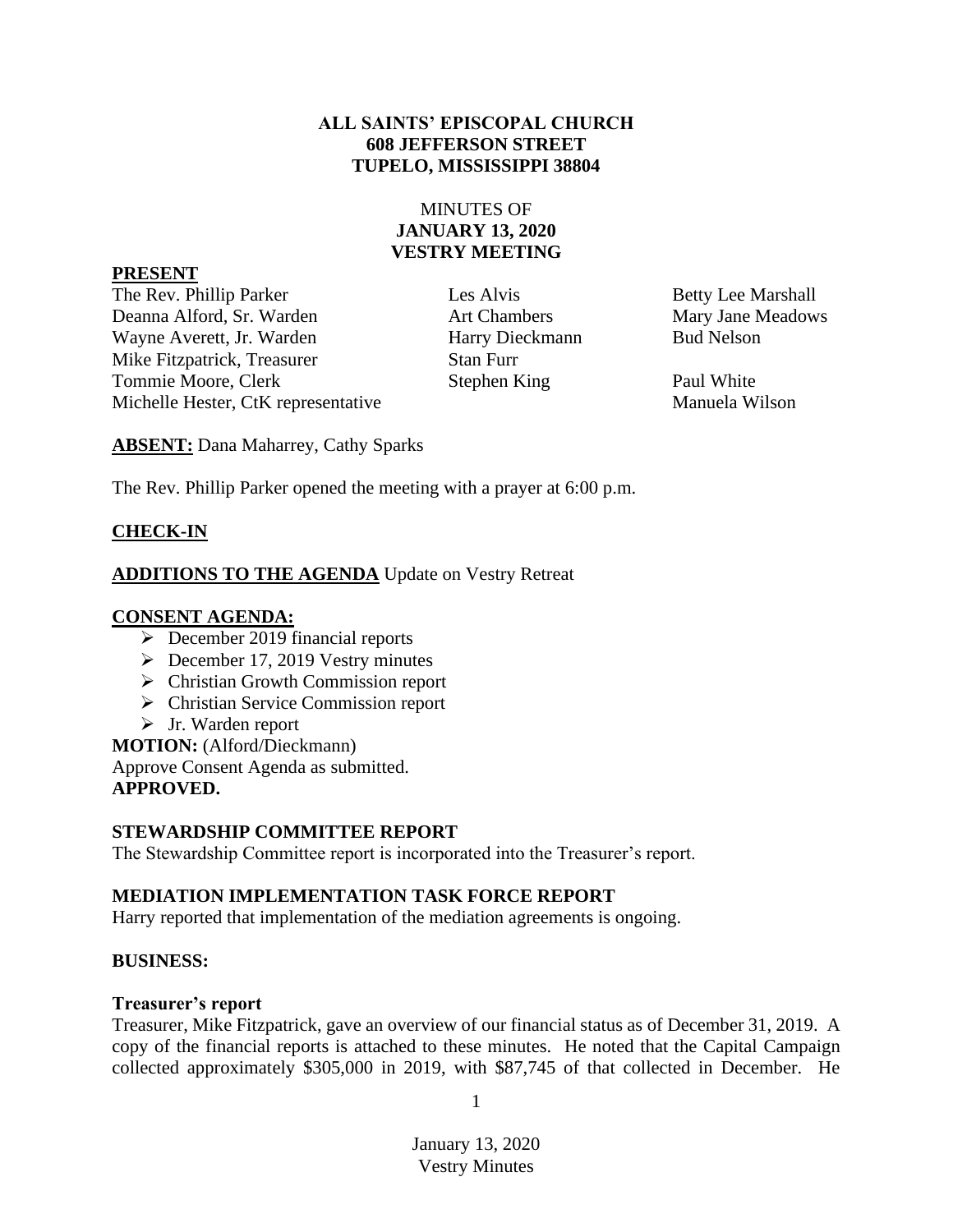advised that the total amount collected in 2019 includes the proceeds from the sale of the Goodman home. He reported that more focused efforts to secure additional pledges to the Capital Campaign will begin immediately.

Mike advised that we collected \$487,000 in total operating revenue in 2019. He stated that we collected 96% of pledges for the year. We closed the year with a net deficit of \$14,196.

Mike then reviewed each section of the 2020 budget proposal. He stated that based on pledges collected in 2019, he budgeted All Saints' pledges at 96% and Christ the King pledges at 100%. Mike advised that the staff received a 2% increase in salary as recommended by the Compensation Review Committee and the Diocese. The Youth Director did not receive an increase in salary as she plans to resign in May 2020. Mike reported that our nursery workers received a significant increase in their hourly rate, from \$10 per hour to \$15 per hour, as they have not had an increase in years and the previous rate was not competitive in the market. Mike continued reviewing each section. He stated that under "Worship & Programs" he tried to give each committee the amount they requested, with the exception of Altar Guild's request of an extra \$2,000 for vestments and hangings. Cathy Sparks noted on her request that these items could be funded from Altar Guild's Money Market account.

Mike advised that total 2020 budgeted expenses are projected to be \$564,347, with total revenues projected to be 530,000, leaving a net deficit of \$34,274 for 2020. He advised that the accumulated surplus is \$109,000. We have 102 2020 operating pledges and 66 Capital Campaign pledges. More work is needed on advance gifts for the Capital Campaign. After a brief discussion, the following motion was made:

**MOTION:** (Marshall/Nelson) Approve 2020 budget as submitted and reviewed. **APPROVED.**

### **Consider 150th Anniversary logo**

Natalie Sparks Bullock is working with Tom Robinson on a design for the 150<sup>th</sup> Anniversary logo. She advised earlier in the day that the design is not yet ready for the Vestry to review. This matter was tabled.

#### **Accept gift of Easter photograph**

Phillip advised that Nathan Duncan has donated a 24" x 36" framed photograph that he took of the altar area on Easter Sunday.

#### **MOTION:** (Averett/Furr)

Accept gift of framed photograph by Nathan Duncan, with grateful appreciation for Nathan's talent.

### **APPROVED.**

2